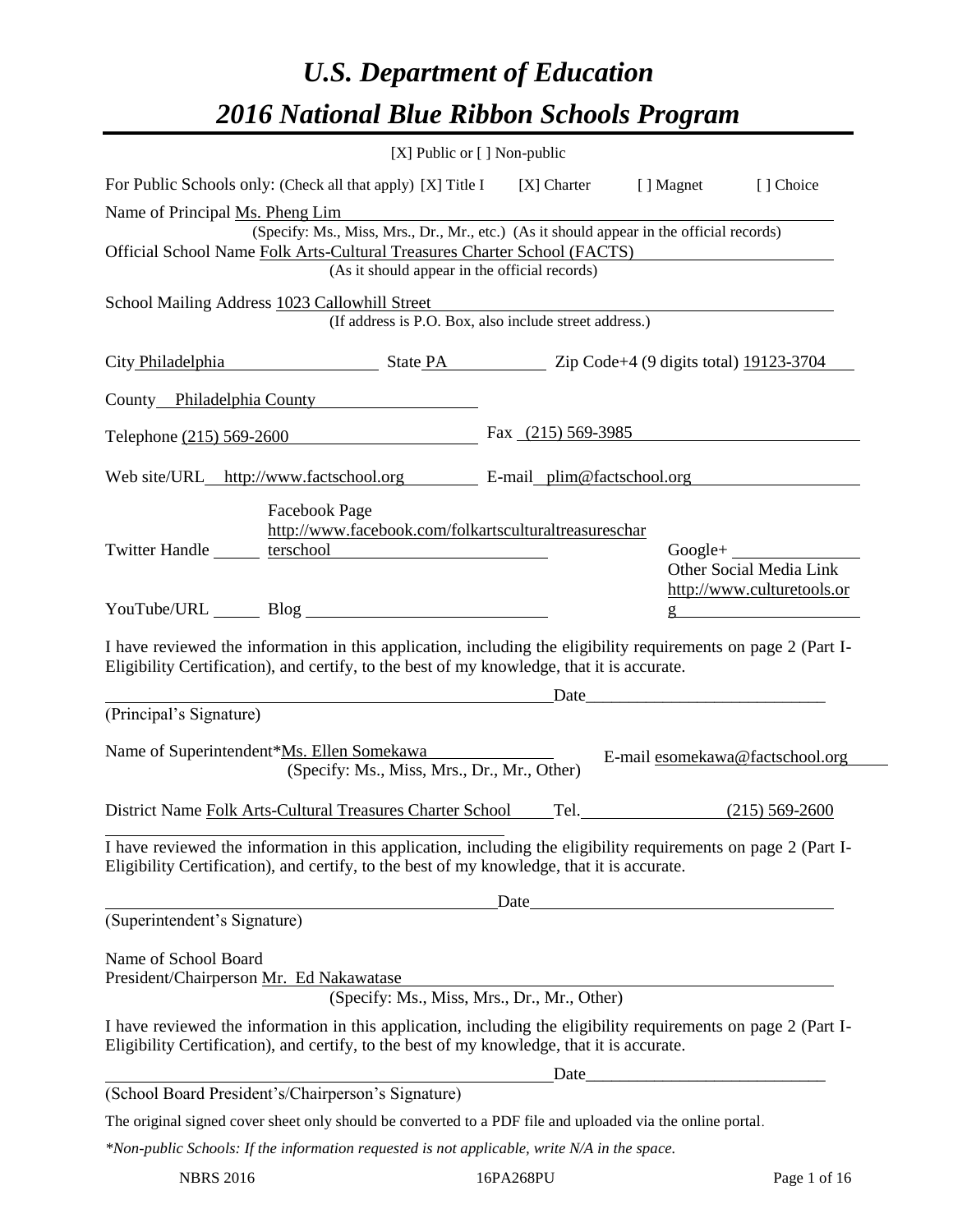The signatures on the first page of this application (cover page) certify that each of the statements below, concerning the school's eligibility and compliance with U.S. Department of Education and National Blue Ribbon Schools requirements, are true and correct.

- 1. The school configuration includes one or more of grades K-12. (Schools on the same campus with one principal, even a K-12 school, must apply as an entire school.)
- 2. The public school has met their state's accountability requirements (i.e., avoided sanctions) in participation, performance in reading (or English language arts) and mathematics, and other academic indicators (i.e., attendance rate and graduation rate) using the most recent accountability results available for the year prior to nomination.
- 3. To meet final eligibility, a public school must meet the state's accountability requirements (i.e., avoided sanctions) in participation, performance in reading (or English language arts) and mathematics, and other academic indicators (i.e., attendance rate and graduation rate) for the year in which they are nominated (2015-2016) and be certified by the state representative. Any status appeals must be resolved at least two weeks before the awards ceremony for the school to receive the award.
- 4. If the school includes grades 7 or higher, the school must have foreign language as a part of its curriculum.
- 5. The school has been in existence for five full years, that is, from at least September 2010 and each tested grade must have been part of the school for the past three years.
- 6. The nominated school has not received the National Blue Ribbon Schools award in the past five years: 2011, 2012, 2013, 2014, or 2015.
- 7. The nominated school has no history of testing irregularities, nor have charges of irregularities been brought against the school at the time of nomination. The U.S. Department of Education reserves the right to disqualify a school's application and/or rescind a school's award if irregularities are later discovered and proven by the state.
- 8. The nominated school or district is not refusing Office of Civil Rights (OCR) access to information necessary to investigate a civil rights complaint or to conduct a district-wide compliance review.
- 9. The OCR has not issued a violation letter of findings to the school district concluding that the nominated school or the district as a whole has violated one or more of the civil rights statutes. A violation letter of findings will not be considered outstanding if OCR has accepted a corrective action plan from the district to remedy the violation.
- 10. The U.S. Department of Justice does not have a pending suit alleging that the nominated school or the school district as a whole has violated one or more of the civil rights statutes or the Constitution's equal protection clause.
- 11. There are no findings of violations of the Individuals with Disabilities Education Act in a U.S. Department of Education monitoring report that apply to the school or school district in question; or if there are such findings, the state or district has corrected, or agreed to correct, the findings.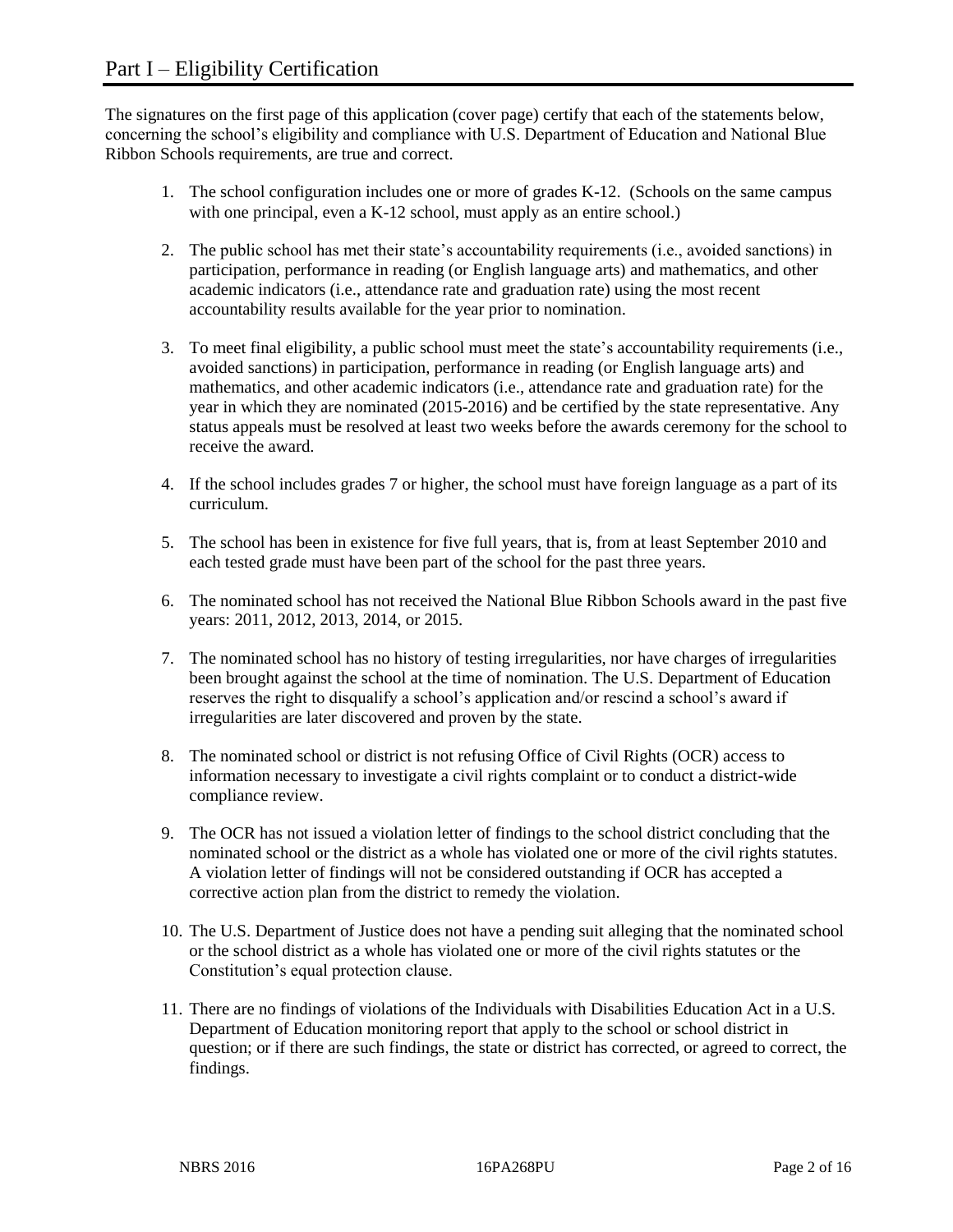## **Data should be provided for the most recent school year (2015-2016) unless otherwise stated.**

#### **DISTRICT**

1. Number of schools in the district  $1$  Elementary schools (includes K-8) (per district designation): 0 Middle/Junior high schools 0 High schools 0 K-12 schools

1 TOTAL

**SCHOOL** (To be completed by all schools)

2. Category that best describes the area where the school is located:

[X] Urban or large central city [ ] Suburban with characteristics typical of an urban area [ ] Suburban

- [ ] Small city or town in a rural area
- [ ] Rural
- 3. Number of students as of October 1, 2015 enrolled at each grade level or its equivalent in applying school:

| Grade                           | # of         | # of Females   | <b>Grade Total</b> |
|---------------------------------|--------------|----------------|--------------------|
|                                 | <b>Males</b> |                |                    |
| <b>PreK</b>                     | 0            | 0              | 0                  |
| $\mathbf K$                     | 27           | 23             | 50                 |
| 1                               | 33           | 21             | 54                 |
| 2                               | 33           | 21             | 54                 |
| 3                               | 28           | 26             | 54                 |
| 4                               | 24           | 30             | 54                 |
| 5                               | 24           | 30             | 54                 |
| 6                               | 31           | 24             | 55                 |
| 7                               | 28           | 25             | 53                 |
| 8                               | 23           | 29             | 52                 |
| 9                               | 0            | $\overline{0}$ | 0                  |
| 10                              | 0            | 0              | 0                  |
| 11                              | 0            | 0              | 0                  |
| 12 or higher                    | 0            | 0              | $\Omega$           |
| <b>Total</b><br><b>Students</b> | 251          | 229            | 480                |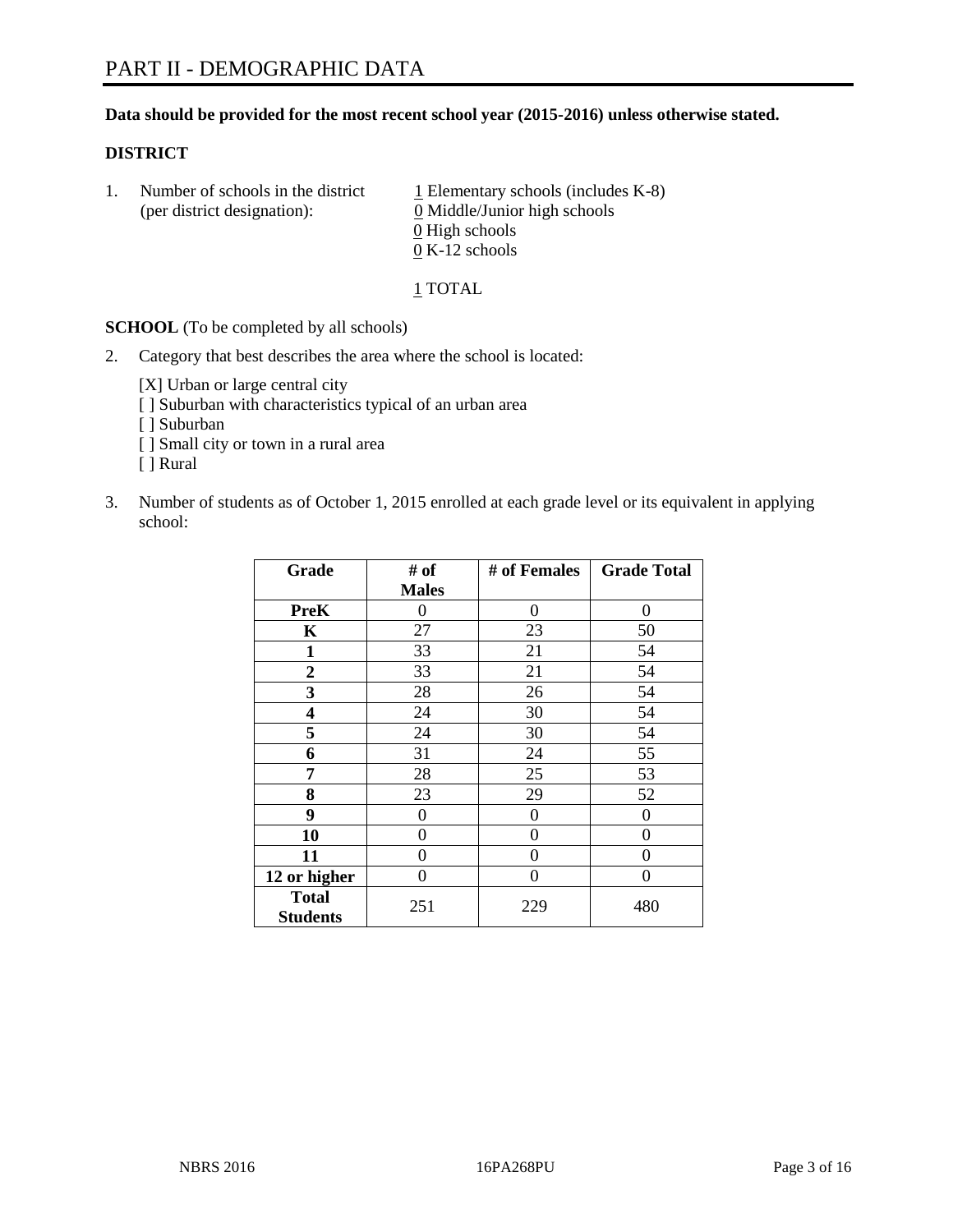the school: 67 % Asian

4. Racial/ethnic composition of  $\underline{0}$  % American Indian or Alaska Native 18 % Black or African American 4 % Hispanic or Latino 0 % Native Hawaiian or Other Pacific Islander 3 % White 8 % Two or more races **100 % Total**

(Only these seven standard categories should be used to report the racial/ethnic composition of your school. The Final Guidance on Maintaining, Collecting, and Reporting Racial and Ethnic Data to the U.S. Department of Education published in the October 19, 2007 *Federal Register* provides definitions for each of the seven categories.)

5. Student turnover, or mobility rate, during the  $2014 - 2015$  school year:  $1\%$ 

This rate should be calculated using the grid below. The answer to (6) is the mobility rate.

| <b>Steps For Determining Mobility Rate</b>    | Answer |  |
|-----------------------------------------------|--------|--|
| $(1)$ Number of students who transferred to   |        |  |
| the school after October 1, 2014 until the    | 3      |  |
| end of the 2014-2015 school year              |        |  |
| (2) Number of students who transferred        |        |  |
| from the school after October 1, 2014 until   | 4      |  |
| the end of the 2014-2015 school year          |        |  |
| (3) Total of all transferred students [sum of |        |  |
| rows $(1)$ and $(2)$ ]                        |        |  |
| (4) Total number of students in the school as | 481    |  |
| of October 1, 2014                            |        |  |
| $(5)$ Total transferred students in row $(3)$ | 0.015  |  |
| divided by total students in row (4)          |        |  |
| $(6)$ Amount in row $(5)$ multiplied by 100   |        |  |

6. English Language Learners (ELL) in the school:  $10\%$ 

48 Total number ELL

Specify each non-English language represented in the school (separate languages by commas): Mandarin, Cantonese, Indonesian, Spanish, Fuzhounese, Vietnamese, Khmer

- 7. Students eligible for free/reduced-priced meals: 77 % Total number students who qualify: 368
- 8. Students receiving special education services: 12 %

59 Total number of students served

Indicate below the number of students with disabilities according to conditions designated in the Individuals with Disabilities Education Act. Do not add additional conditions. It is possible that students may be classified in more than one condition.

| 0 Autism                | $\underline{0}$ Orthopedic Impairment   |
|-------------------------|-----------------------------------------|
| 0 Deafness              | 6 Other Health Impaired                 |
| 0 Deaf-Blindness        | 36 Specific Learning Disability         |
| 1 Emotional Disturbance | 12 Speech or Language Impairment        |
| 0 Hearing Impairment    | 1 Traumatic Brain Injury                |
| 3 Mental Retardation    | 0 Visual Impairment Including Blindness |
| 0 Multiple Disabilities | 0 Developmentally Delayed               |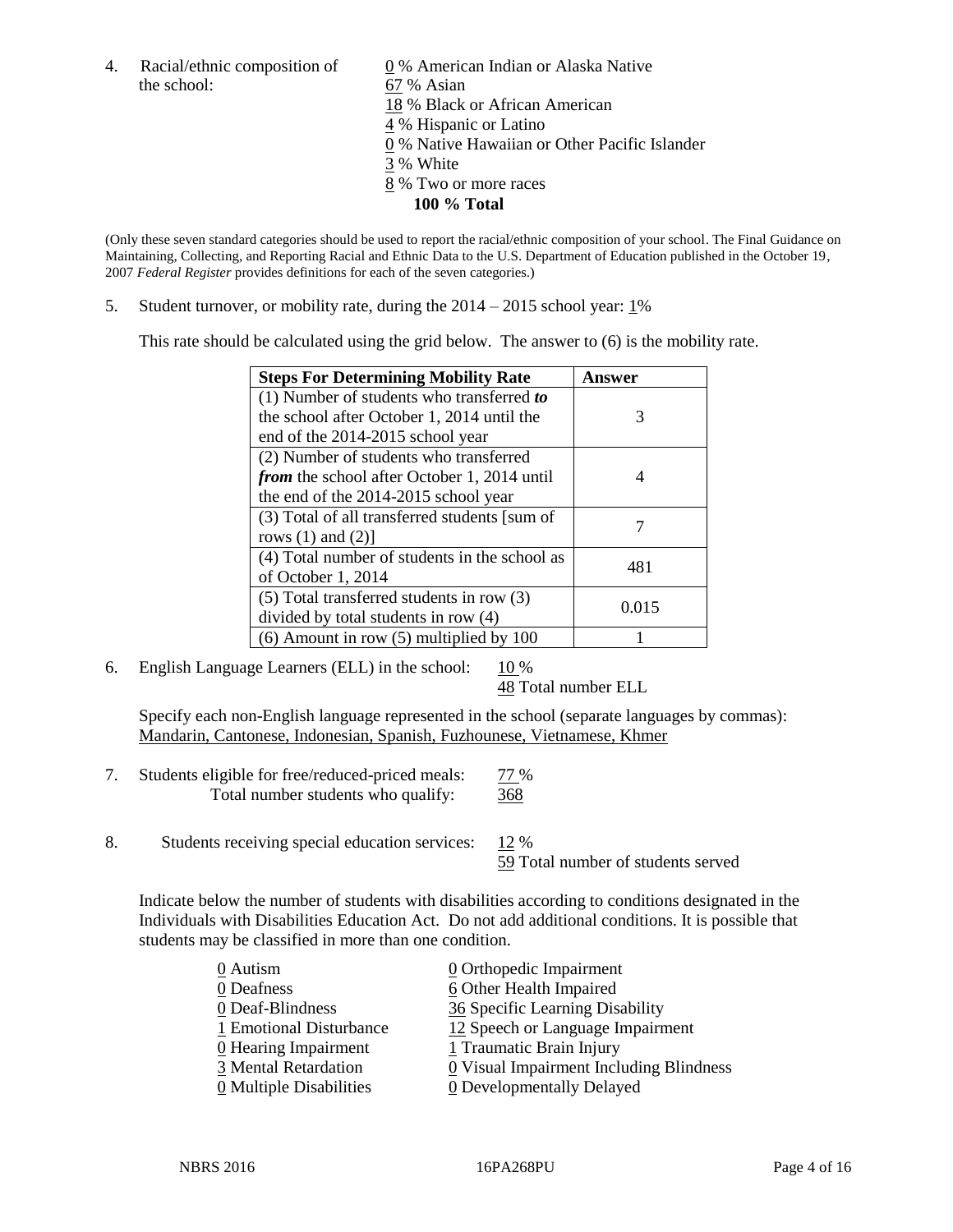- 9. Number of years the principal has been in her/his position at this school: 3
- 10. Use Full-Time Equivalents (FTEs), rounded to nearest whole numeral, to indicate the number of school staff in each of the categories below:

|                                       | <b>Number of Staff</b> |
|---------------------------------------|------------------------|
| Administrators                        |                        |
| Classroom teachers                    | 18                     |
| Resource teachers/specialists         |                        |
| e.g., reading, math, science, special | 13                     |
| education, enrichment, technology,    |                        |
| art, music, physical education, etc.  |                        |
| Paraprofessionals                     | っ                      |
| Student support personnel             |                        |
| e.g., guidance counselors, behavior   |                        |
| interventionists, mental/physical     |                        |
| health service providers,             | $\mathcal{D}$          |
| psychologists, family engagement      |                        |
| liaisons, career/college attainment   |                        |
| coaches, etc.                         |                        |

- 11. Average student-classroom teacher ratio, that is, the number of students in the school divided by the FTE of classroom teachers, e.g., 22:1 26:1
- 12. Show daily student attendance rates. Only high schools need to supply yearly graduation rates.

| <b>Required Information</b> | 2014-2015 | 2013-2014  | 2012-2013 | 2011-2012 | $2010 - 201$ |
|-----------------------------|-----------|------------|-----------|-----------|--------------|
| Daily student attendance    | 77%       | 97%        | 97%       | 98%       | 97%          |
| High school graduation rate | 0%        | $\gamma\%$ | 0%        | 9%        | 0%           |

## 13. **For high schools only, that is, schools ending in grade 12 or higher.**

Show percentages to indicate the post-secondary status of students who graduated in Spring 2015.

| <b>Post-Secondary Status</b>                  |    |
|-----------------------------------------------|----|
| Graduating class size                         |    |
| Enrolled in a 4-year college or university    | 0% |
| Enrolled in a community college               | 0% |
| Enrolled in career/technical training program | 0% |
| Found employment                              | 0% |
| Joined the military or other public service   | 0% |
| Other                                         | በ% |

14. Indicate whether your school has previously received a National Blue Ribbon Schools award. Yes No X

If yes, select the year in which your school received the award.

15. In a couple of sentences, provide the school's mission or vision statement.

FACTS provides children with an education that utilizes traditional arts and cultures found within communities as the catalyst for critical inquiry and community engagement.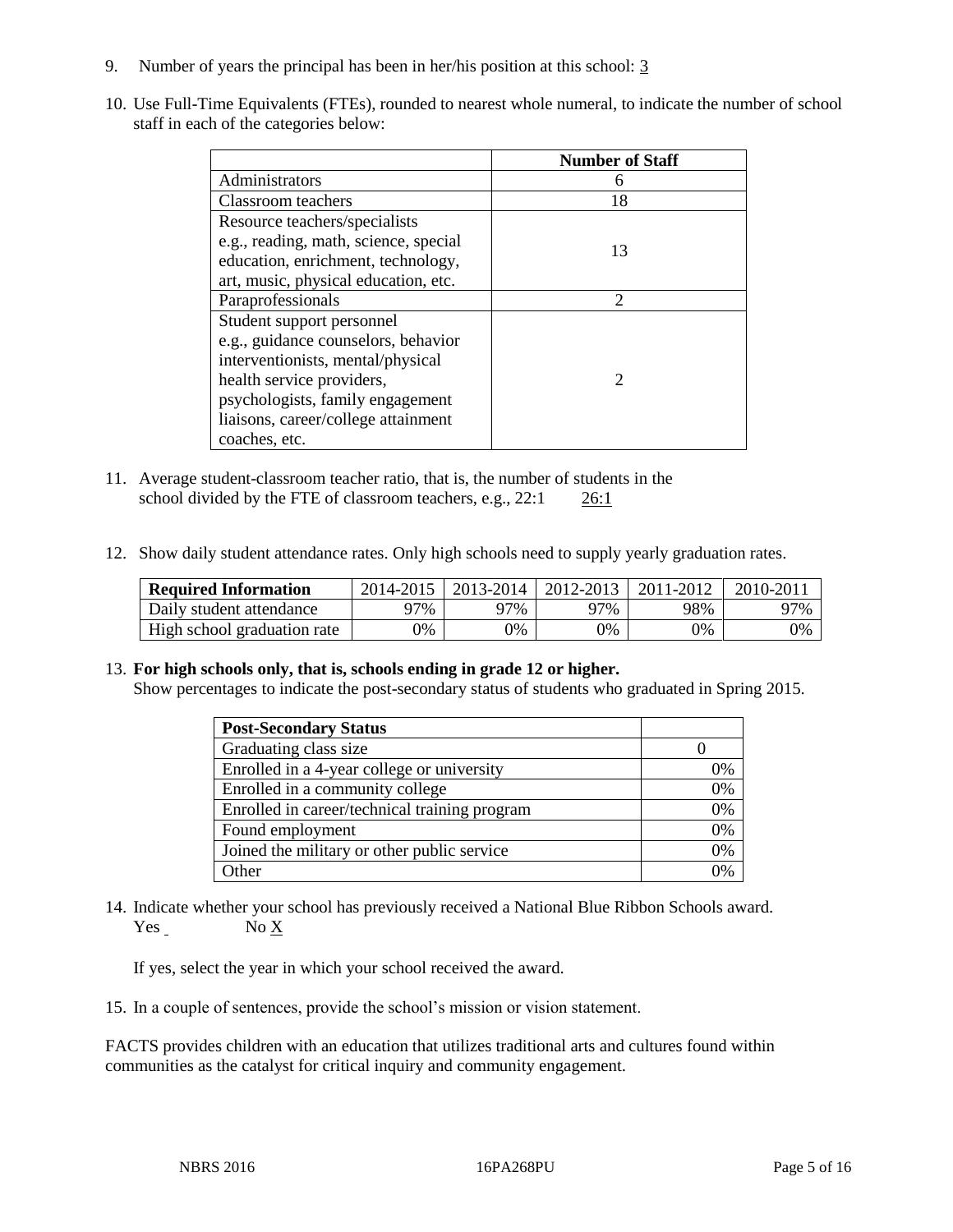16. **For public schools only**, if the school is a magnet, charter, or choice school, explain how students are chosen to attend.

Students are selected through a random lottery. Applicants must reside within Pennsylvania, but first preference goes to Philadelphia residents.

Entering the lottery requires only a one page Intent to Enroll form that requests: name, contact information, age, current school and grade of the student being enrolled, sibling information (if enrolled or also enrolling at FACTS), and parent contact information. The Intent to Enroll form must be submitted by the deadline for applicants to be added to the lottery. The Intent to Enroll form is available on our website in the following languages: English, Chinese, Indonesian, Spanish, and Vietnamese. Hard copies of the form are also available for in-person pick up at the main office during regular building hours. Completed Intent to Enroll forms may be submitted to FACTS by mail, fax or in person.

Students are recruited via advertisement in local newspapers beginning in late fall. Open houses for prospective parents are scheduled with dates posted on the school's website. In addition, letters are sent to community organizations with information such as when the Intent to Enroll form is available, how to obtain an Intent to Enroll form, application deadline, and the lottery date, time, and location.

The lottery is publicized in advance and the event is open to the public. Siblings of current FACTS students as well as children of FACTS staff and board members have preference, but still go through the lottery process. All the names are randomly pulled from a basket and placed on a list in the order they were pulled. There are 50 kindergarten seats, so the first 50 kindergarten names pulled are considered selected. The remaining students make up the waiting list. Each family that submitted an Intent to Enroll form is notified of their child's selection into FACTS or number on the waiting list.

During the spring and summer, as the office receives information about current students who are withdrawing or moving to a new school, names are pulled from the waiting list and families are invited to enroll their child into FACTS.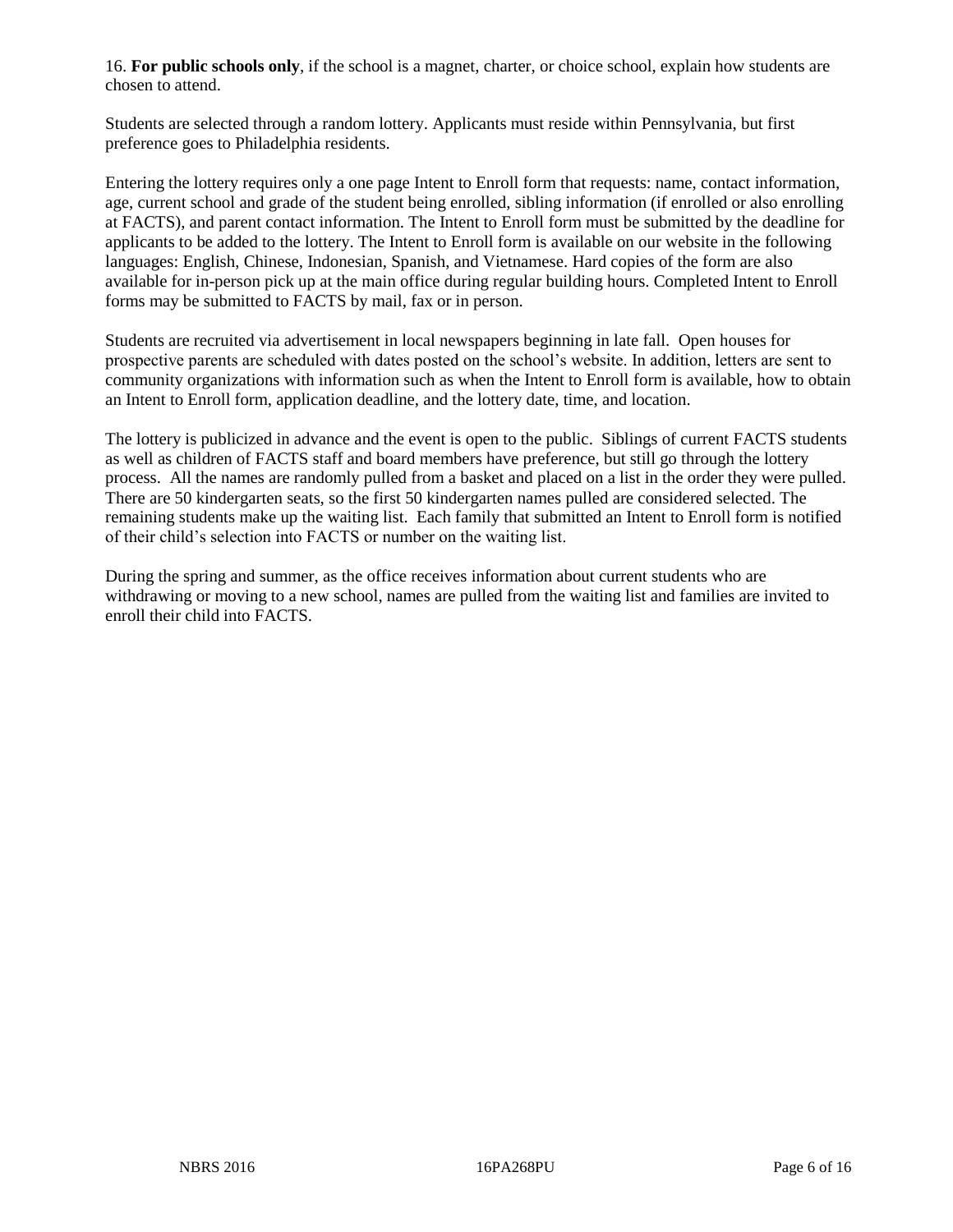# PART III – SUMMARY

The Folk Arts–Cultural Treasures Charter School (FACTS) was founded in 2005 by two local organizations, Asian Americans United and the Philadelphia Folklore Project. After 15 years of advocating and organizing to address the particular needs of English Language Learners and Asian immigrant and refugee students in Philadelphia public schools, the school's founders turned to the strategy of institution-building. By starting a charter school, we could model how to provide high quality services to Asian English Language Learner students and their families. FACTS was designed to bridge the gulf of isolation, unfamiliarity with institutions, and language barriers that prevent some parents from playing active roles in the education of their children – and to nurture students to develop the character, skills, and sense-of-self they need to thrive in this world.

Beyond serving the particular needs of Asian ELL students, we wanted to show how a school could teach students to work together for justice in a diverse society. We created a deliberately multi-racial/ multi-ethnic school, adopting a folk arts approach that welcomes the knowledge, wisdom, and traditions of our families into our school. FACTS serves 480 students. The diversity we sought is reflected in our student population: approximately 67% of our students are Asian, 18% Black (African American and African), 4% Latino, 3% white, 8% Multiracial, 77% Low Income, 60% Primary Home Language Other Than English.

Folk arts are the unifying thread across this diverse school body. FACTS was founded on the idea that the students, staff and families of our school are cultural treasures; they are sources of knowledge. Too often children, especially children living in poverty, immigrant/refugee children, and children who speak non-Standard English, are asked to check their home cultures, their community knowledge and community ways of knowing at the door of the school. But FACTS drives success by making connections with the diverse cultural communities in our school and reducing the home/school divide. We do this by paying attention to and valuing students' home cultures as part of our regular teaching practice and whole school culture.

Some students arrive at their first day of school already well versed in school ways of knowing and will be ready to be the first to raise their hands at every teacher question. Other students may have a wealth of community-based knowledge and ways of knowing, but in school they may not have an access point for demonstrating the kinds of knowledge that they do have. If we invite community knowledge into the school, we can help students access school ways of knowing as they demonstrate what they do know – and school becomes more relevant as they connect with their own personal experience.

FACTS students learn about music and movement from an African American dance troupe and learn about literary character development through studying and enacting the Monkey King legend with a Chinese puppet artist. Our school calendar is rich with ritual events that help define our school community; e.g. the whole school celebrates and learns about Lunar New Year. Whether or not this holiday is part of their home culture, students are invited to reflect on the ways that their own families celebrate whichever New Year they celebrate; they can note similarities and differences both within and between different cultural traditions. The more we do this, the more students are able to recognize differences as variations rather than seeing some as valid and others as inferior. When we bring students' experiences and knowledge into the classroom, the teacher becomes a learner along with the rest of the class, and student knowledge and diverse community practices are shown to hold value.

FACTS has become a nationally recognized leader in serving English Language Learners. FACTS' parental outreach among parents of ELL students was the subject of a 2015 video case study by the National Charter School Resource Center. FACTS was one of two charter schools invited by the DOE's Office of Innovation and Improvement and Office of English Language Acquisition to present at a 2014 convening to discuss enhancing access to high quality ESOL services in charter schools.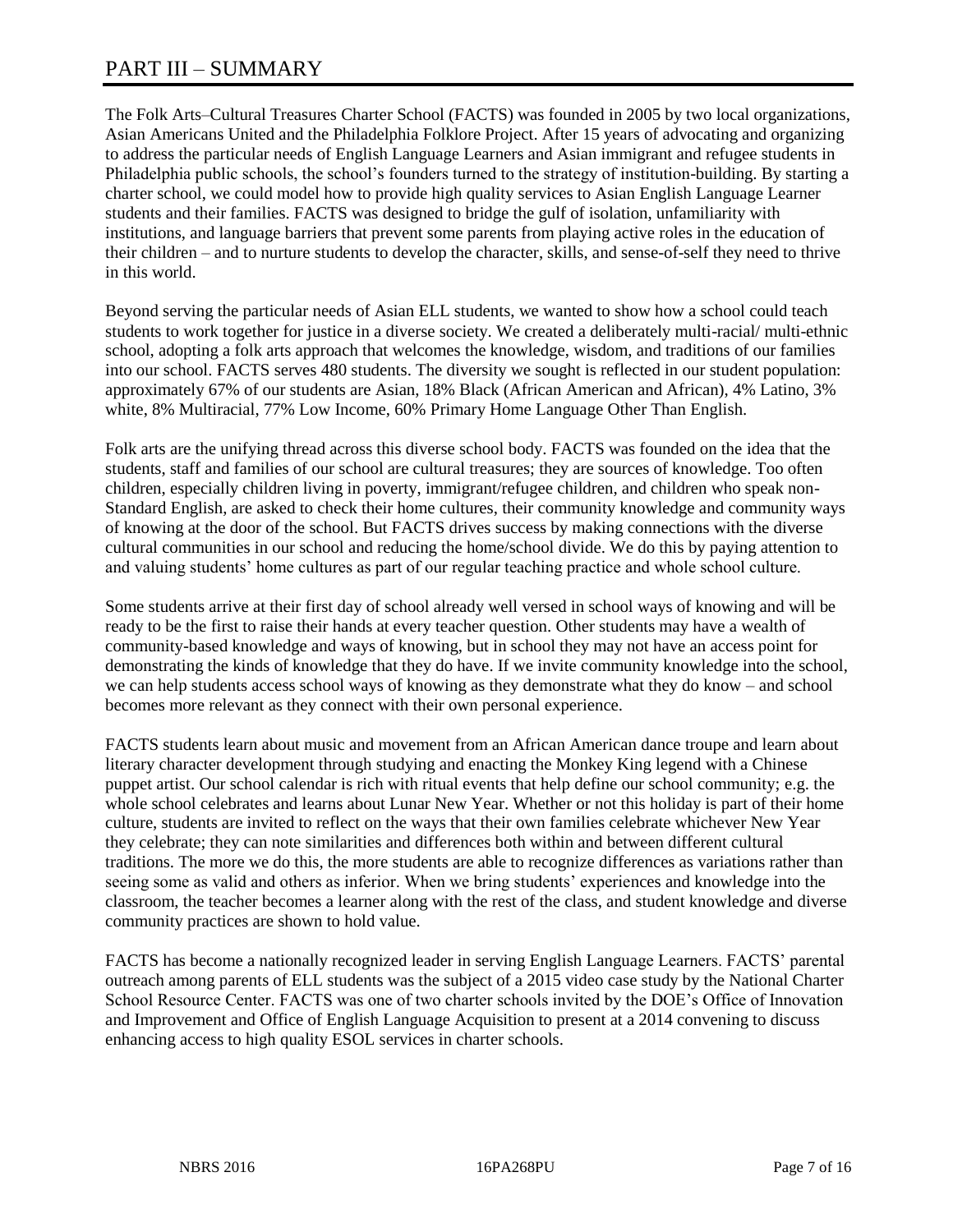FACTS is built on a belief that the social curriculum is just as important as academic programming. FACTS provides a safe learning community so students can develop socially, emotionally and academically. This is established and maintained through creating a schedule that provides opportunities for teachers to teach into the social skills, infusing folk arts pedagogy into the school, and implementing school-wide practices based on the Responsive Classroom® approach.

FACTS' unique school-wide educational goals, institutional practices and culture of learning have driven our ongoing progress on standardized assessments. FACTS was ranked the No. 2 school overall in Philadelphia according to the School District of Philadelphia's most recent School Progress Report and received the Pennsylvania Department of Education's highest School Performance Profile rating among all Philadelphia schools in 2014.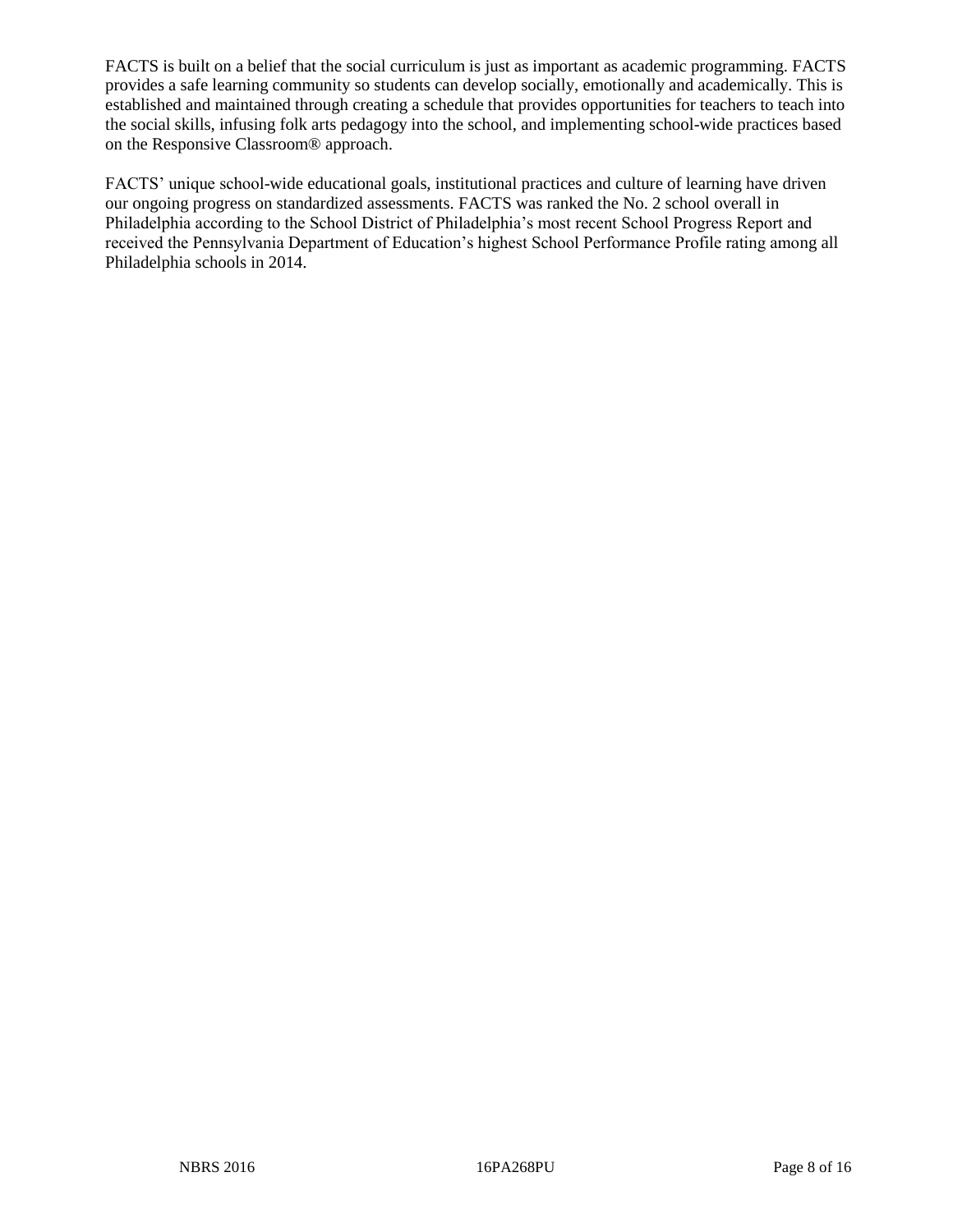# 1. Core Curriculum:

The Principal, Curriculum Council, and Department Coordinators use the Standards Aligned System to align standards from K-8 in all core content areas.

MATH: FACTS uses Singapore Math®, the mathematics curriculum used by all schools in Singapore. Students develop a solid grounding in mathematical literacy by learning to master fewer mathematical concepts in greater depth and at greater detail. Singapore Math supports students with diverse learning styles and learning needs. Students learn concepts using a three-step learning process. In the concrete stage, students engage in hands-on learning. In the pictorial stage, students use pictorial representations of mathematical concepts. In the abstract stage, students solve mathematical problems by using numbers and symbols. Math teachers at FACTS are provided training on the use of precise language in delivering content. We utilize instruction that is free from extraneous language, gives clear expectations, and returns focus to the objective of the lesson. Daily lessons are structured similarly, therefore, students are able to predict the sequence of a lesson. This helps to anchor students' learning and reduce anxieties. This method supports our lower performing students in math who may be receiving Special Education or ESOL services because it is naturally scaffolded and presented in a format that increases the opportunity for students to access each concept. Students are able to exceed grade expectations by being invited to solve a problem in multiple ways or to solve higher grade level work on tests, quizzes and/or worksheets consistently and independently.

ELA: FACTS uses the Teachers College Reading and Writing Projects (TCRWP)® as the basic program for ELA instruction. FACTS selected TCRWP because it provides opportunities for targeted and intentional teaching that utilizes student data to inform and guide instruction. It trains students to be active learners. In reading, TCRWP emphasizes the interaction between readers and text. Students learn to ask questions, make connections with prior knowledge and previously read texts, and ask questions to clarify faulty comprehension they recognize has occurred. The program includes peer conferences and teacher conferences with students but emphasizes students' independence and allows them to become successful readers outside of the classroom. In writing, TCRWP includes instruction through shared, interactive, and independent writing across a variety of genres using the writing process. Teachers use conference notes during independent conferences or small group instruction to assess and monitor students and to tailor lessons to meet individual needs. Research has shown intentional or targeted teaching supports student achievement more than any other intervention strategy. Success and progress is measured according to the individual's point of entry either as ELLs or students with other challenges. However, the goal is for every child to meet grade level expectations with the acknowledgement that growth and development takes time and may look different depending on the student's history, background and needs.

SCIENCE: FACTS developed our own Science Units using Understanding by Designs™ framework. FACTS' Science curriculum consists of 4-6 inquiry-based units at each grade level. Students are encouraged to ask questions, to conduct experiments and to learn important concepts and skills rather than merely to remember detailed information. Inquiry based approaches to science education focus on student constructed learning. Each unit contains a performance assessment to show what a student understands and their ability to apply their knowledge to a real world situation.

SOCIAL STUDIES: FACTS developed our own Social Studies curriculum, integrating our Folk Arts Standards with PA Core History and Social Studies Standards. The goal of our Social Studies Curriculum is to provide an educational experience that raises our students' academic achievement and ability to think creatively; affirms language, traditional arts and culture; nurtures values of compassion and kindness; instills a commitment to taking care of themselves and their community; recognizes parents, elders, and community members as a constant presence in their lives; and inspires a vision of justice and fairness and the courage to pursue them. Students practice using the tools of social scientists, such as conducting interviews, looking at artifacts, observing people and places, studying maps and documents from history, and taking photos and videos to document a place or event. A unique feature of our social studies curriculum is that we use folk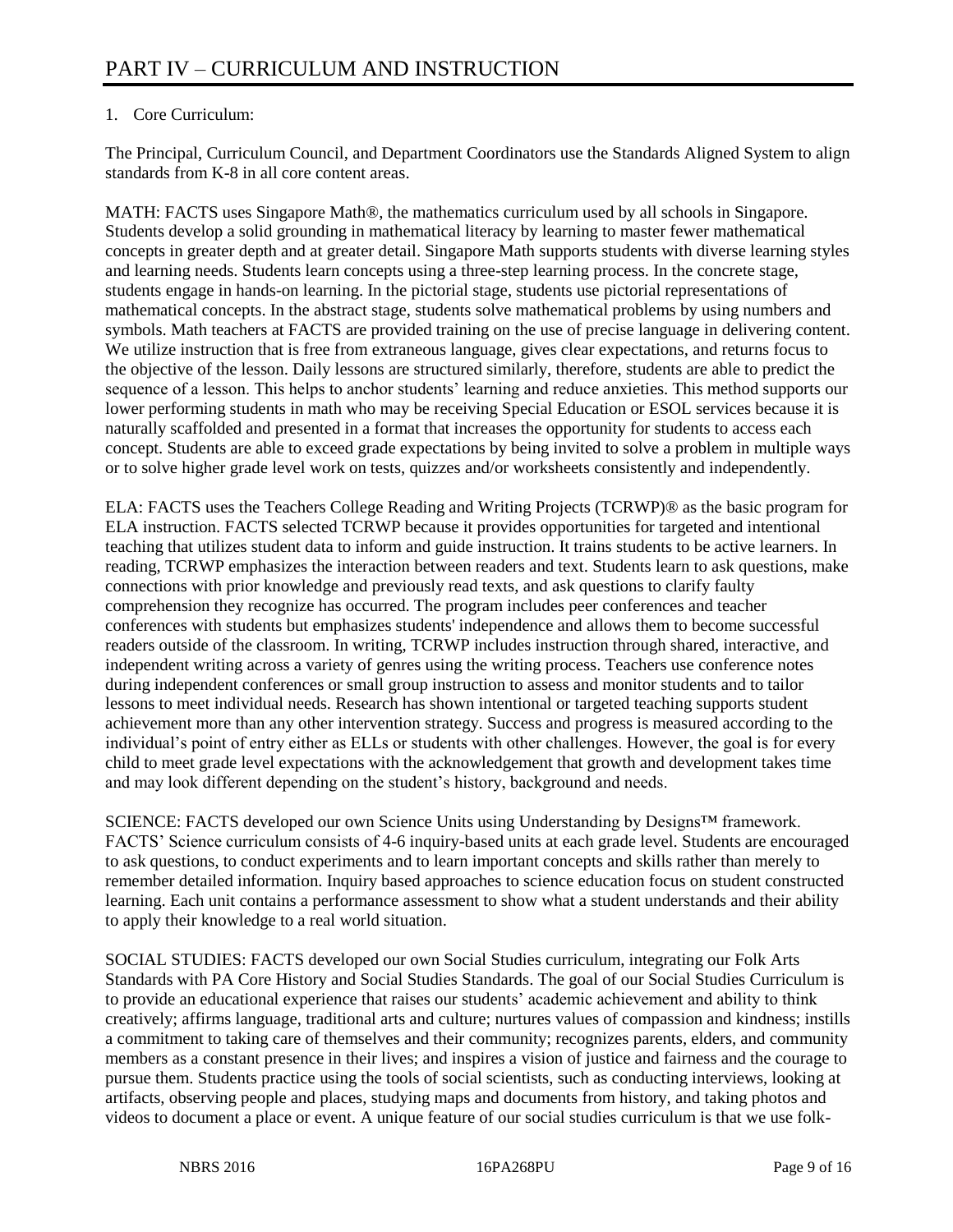life methodology, namely, community-based investigations, gathering information from people in our community.

# 2. Other Curriculum Areas:

Students from K-8 receive weekly instruction in Physical Education/Health, Art, Music, and Mandarin. K-5 students participate in weekly choir, and grades 6-8 have an additional Physical Education class per week.

MUSIC: The music program reflects the belief that all children have musical potential and that critical thinking can be developed through music starting in very young children. The curriculum includes many opportunities for students to explore sound through singing, moving, listening, playing, and music appreciation. The fundamentals of music literacy are taught emphasizing experiencing first, analyzing, reading and writing second. We place importance on improvisation and creativity/composition. Repertoire from the cultures of the students is included in the curriculum. The curriculum is influenced by Orff-Schulwerk and Dalcroze Eurhythmics, models that emphasize body movement and creativity.

ART: The art program is structured around themes of: 1) Community and Home Investigation: Students take a close look at the places where we live work and play, and the people who fill our lives; 2) Folk and Traditional Arts: Folk Arts are a valuable way to learn about ourselves and those around us; 3) Art History / Art Work in Context: What can we discover about the time and place a work of art comes from by looking closely? Learning about the why of an artwork teaches us about the how–how it was made, how it was seen and how it was understood; 4) Our Natural World: Many of our Art projects focus on our planet and the natural cycles unfolding around us; 5) Design and Elements in Art: An artist's toolbox is full – with line, shape, color, light, and pattern. By focusing on one aspect, students hone their artistic skills.

PHYSICAL EDUCATION: FACTS' PE program helps students understand the importance of sustaining regular physical fitness. It provides them with the skills, habits, and interests for lifelong participation in physical activity. Students become knowledgeable in a variety of skills, concepts, and vocabulary through participating in various recreational activities, sports, dances, and fitness activities.

MANDARIN: The Mandarin Program goals are to: expose students to the culture, history, and language of China; provide students with hands-on experience with traditional Chinese arts and crafts; foster students' confidence in learning a foreign language; support heritage speakers in retaining and strengthening their language; increase students' appreciation for folk arts through the in-depth study of another culture; cultivate a sense of openness and respect for other cultures and languages.

FOLK ARTS: FACTS embodies a unique vision of arts-based education centering on folk arts. In content area classes, students may: read or write about a traditional art form or the culture from which that form comes; write the stories of the dances they are learning; conduct community surveys to find people with local knowledge; record and write oral histories; or use their knowledge of textiles to use mathematical concepts such as symmetry and measurement.

Folk Arts Residencies expose students to diverse artists and art forms, pairing folk artists with subject-area teachers for 6-10 weeks. The teacher and artist collaborate to design and deliver an integrated unit of study that addresses subject area and Folk Arts Standards. Students explore subject area content as it is exemplified in a folk art form while learning about the art form's aesthetics, history, and cultural context. Residencies are staggered throughout a student's career at FACTS. For example, in 2nd grade music classes, all 54 students learn music and movement through West African Dance. In 5th grade social studies and music classes, all 54 students learn about the history and origins of Brazilian Capoeira while also learning to perform it, etc.

Folk Arts Ensembles: Students may elect to study a particular folk art once a week over the course of an entire year. Approximately 160 students in grades 3-8 participate in ensembles including: African Dance and Drum, Chinese Opera, Vietnamese Zither, African American Step, Indonesian Dance, and Kung Fu/Lion Dance. Ensembles allow students to: develop skills and knowledge of a folk art form and its aesthetics; express themselves in culturally-significant art forms; and practice values and life-skills (i.e. perseverance,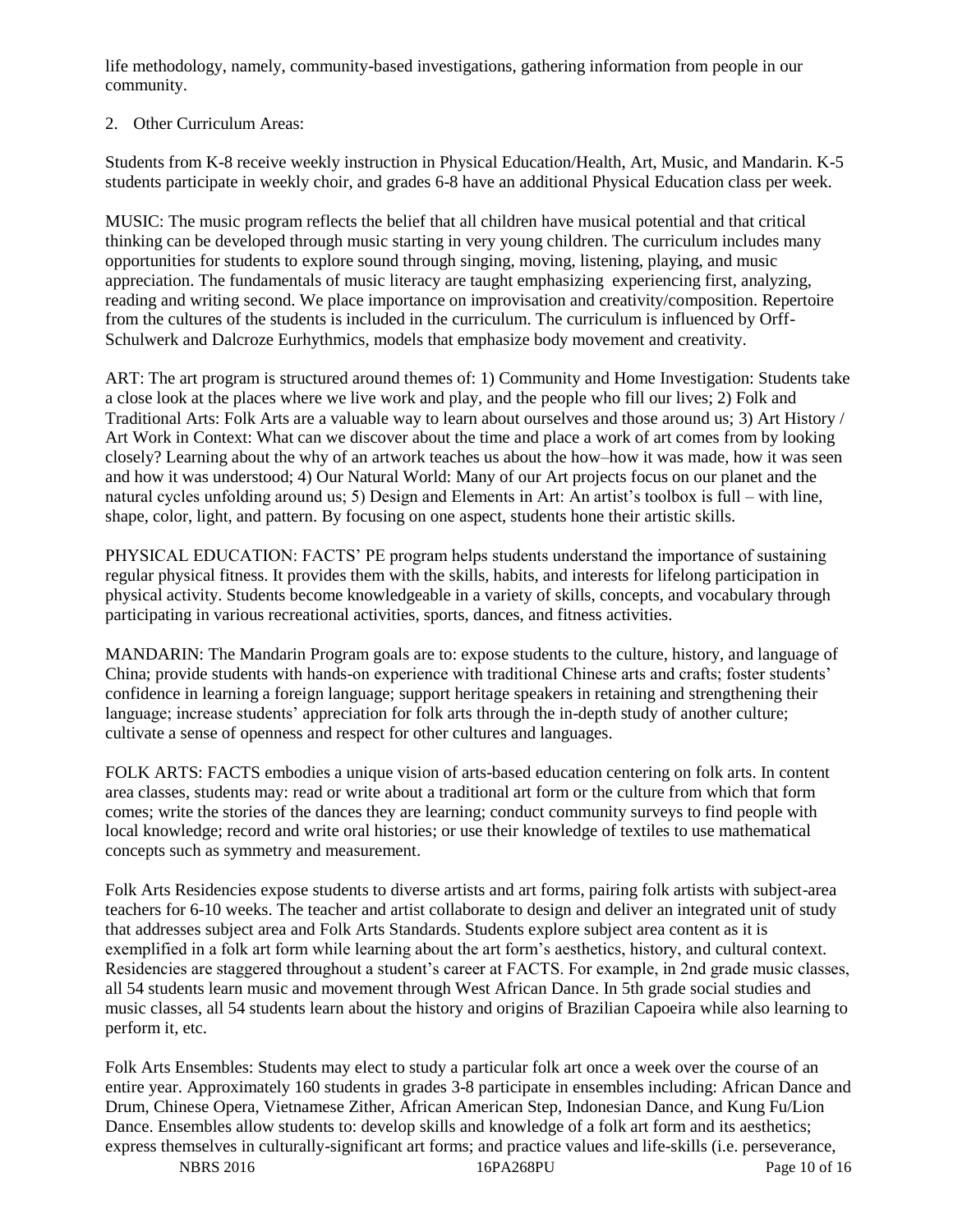collaboration, compassion). Students experience exemplary works of art through artist instruction and performances, work together to create a performance, and perform at school events.

3. Instructional Methods and Interventions:

We structure our school – from the way we set up our schedule and teaching assignments to our choice of curriculum and teaching approaches to our use of assessment – in a way that identifies and supports the individual needs of students.

FACTS teachers specialize by content beginning in first grade. Classroom teachers provide instruction either in reading/writing or math/science. Social studies is taught by all homeroom teachers. This content specialization leads to increased depth of knowledge among teachers, provides for focused planning time, and allows for targeted professional development. Teachers also loop with students for two years, leading to greater familiarity with students and families.

FACTS utilizes the Readers/Writers Workshop which is designed to meet learners where they're at developmentally. The structure of a Reading/ Writing Project includes a brief mini-lesson that teaches a specific skill, conferences with individuals, small group strategy lessons, and student reading independently using their "Just Right Books" or leveled readers. Teachers use conference notes during independent conferences or small group instruction to assess and monitor students and to tailor lessons to meet individual needs. Students work at their independent level or instructional level with the support of a teacher to provide the right amount of support to meet the level of achievement.

Teacher collaboration is at the core of our approach to developing and maintaining instructional excellence. Teachers work in collaborative teams comprised of classroom teachers, Special Education teachers and ESOL teachers drawing upon one another's strengths to plan lessons that meet the students where they are at. Teachers are trained in collaborative techniques and have common planning time scheduled each week. Through this process of collaboration, teachers learn from their peers and inspire each other. They come together to share strategies and analysis about the learning strengths and challenges of individual students. ESOL Teachers and Special Education teachers work very closely with homeroom teachers for planning and delivery of instruction in order to meet diverse student needs. We utilize a flexible model combining pullout, push-in, and sheltered approaches depending on the particular needs of our students.

FACTS' Response to Intervention (RtI) is a three-tiered, collaborative process by which we identify barriers to learning and remove them by accessing internal (school-based) and external (community-based) resources. The heart of RtI is the classroom, where the classroom teacher analyzes the strengths and learning needs of his/her students and adapts instruction and the environment to create learning conditions.

4. Assessment for Instruction and Learning and Sharing Assessment Results:

One of FACTS' most impactful uses of assessment is our regular use of formative assessments to quickly and frequently check students' understanding. Math lessons often close with "exit tickets" – three quick questions on the current lesson, giving teachers and students instant feedback about whether each student mastered lesson objectives. With Leveled Pattern Boxes, students work at their own level to assess math fluency. In ELA, teachers use individual conferences to assess students and tailor lessons to meet individual needs.

Using Developmental Reading Assessment (DRA) results, teachers plan for small group strategy lessons, guided reading instruction, independent reading, targeted interventions, and supplemental support. Students read independently using their "Just Right Books." Teachers select materials that match students' levels and provide appropriate instruction to challenge them.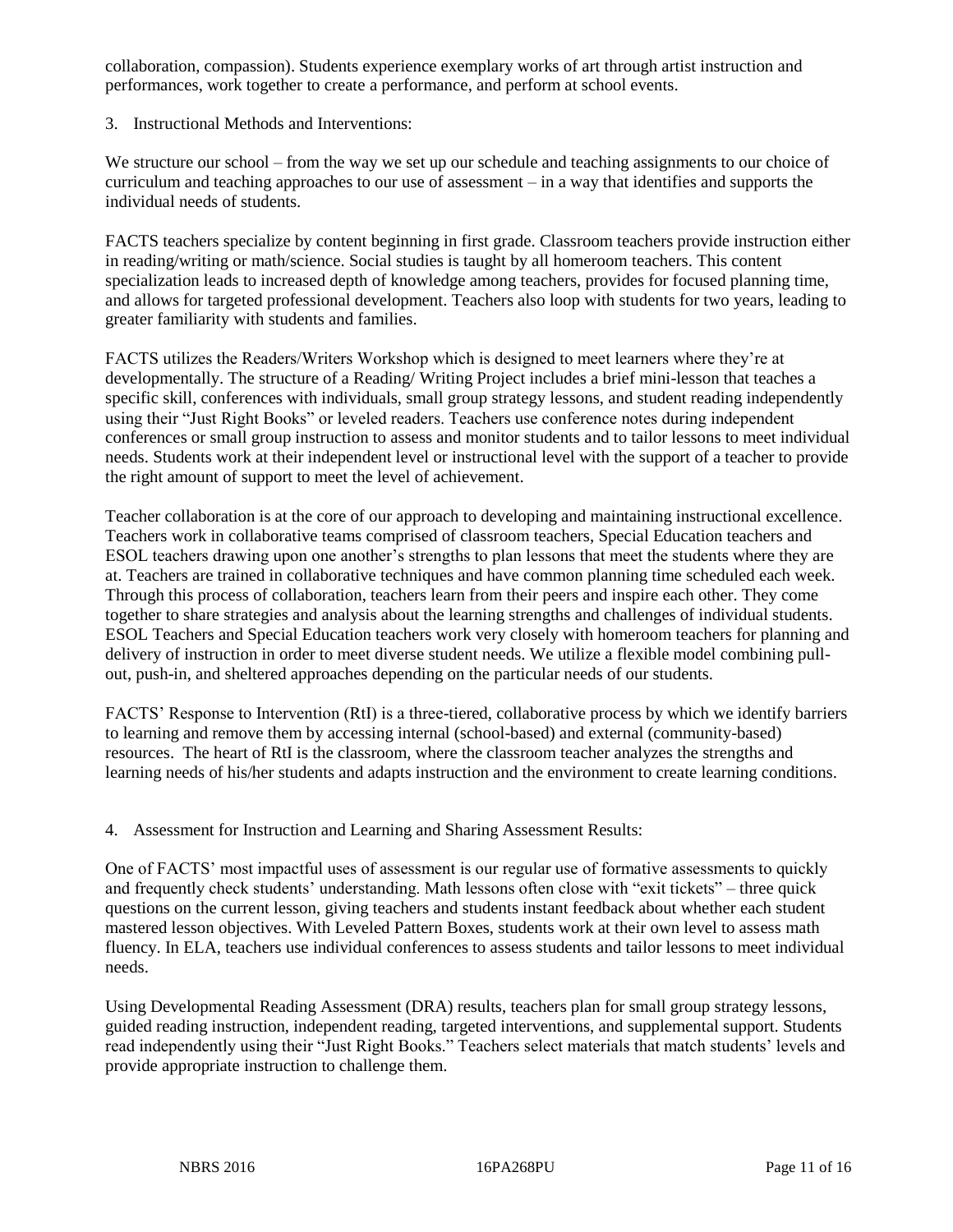We use data from ACCESS for ELLs to (1) help students and families understand students' current level of English language proficiency along the developmental continuum, (2) help determine whether students are prepared to exit ESOL, (3) assist in determining whether ELLs have attained the proficiency needed to participate meaningfully in content area classrooms without ESOL support, (4) help teachers enhance instruction for ELLs, and (5) provide data to help teachers and school leaders evaluate the effectiveness of the ESOL programs.

Two parent teacher conferences and three interim report periods provide systematic ways to inform families of their children's progress, including sharing results from assessments and opportunities to answer questions about assessments. Interim reports note both positive feedback and areas for improvement. Parent teacher conferences are times to discuss the whole child and how the school and family can best support the child's academic, social, and emotional growth. We understand that standardized tests are difficult for many parents to understand. FACTS has written our own statement in language that students and parents can understand about what PSSA test results do and don't tell us about a child's performance and growth. We emphasize that standardized tests are a snapshot and they do not measure the spectrum of a child's many qualities and capabilities. We read this statement to all students and circulate it to all families.

While parent teacher conferences provide time to discuss assessments with individual parents, Back to School Night meetings provide the opportunity for the school to discuss how standardized tests reflect on the school as a whole and for parents to raise questions about the meaning of the PSSA reports.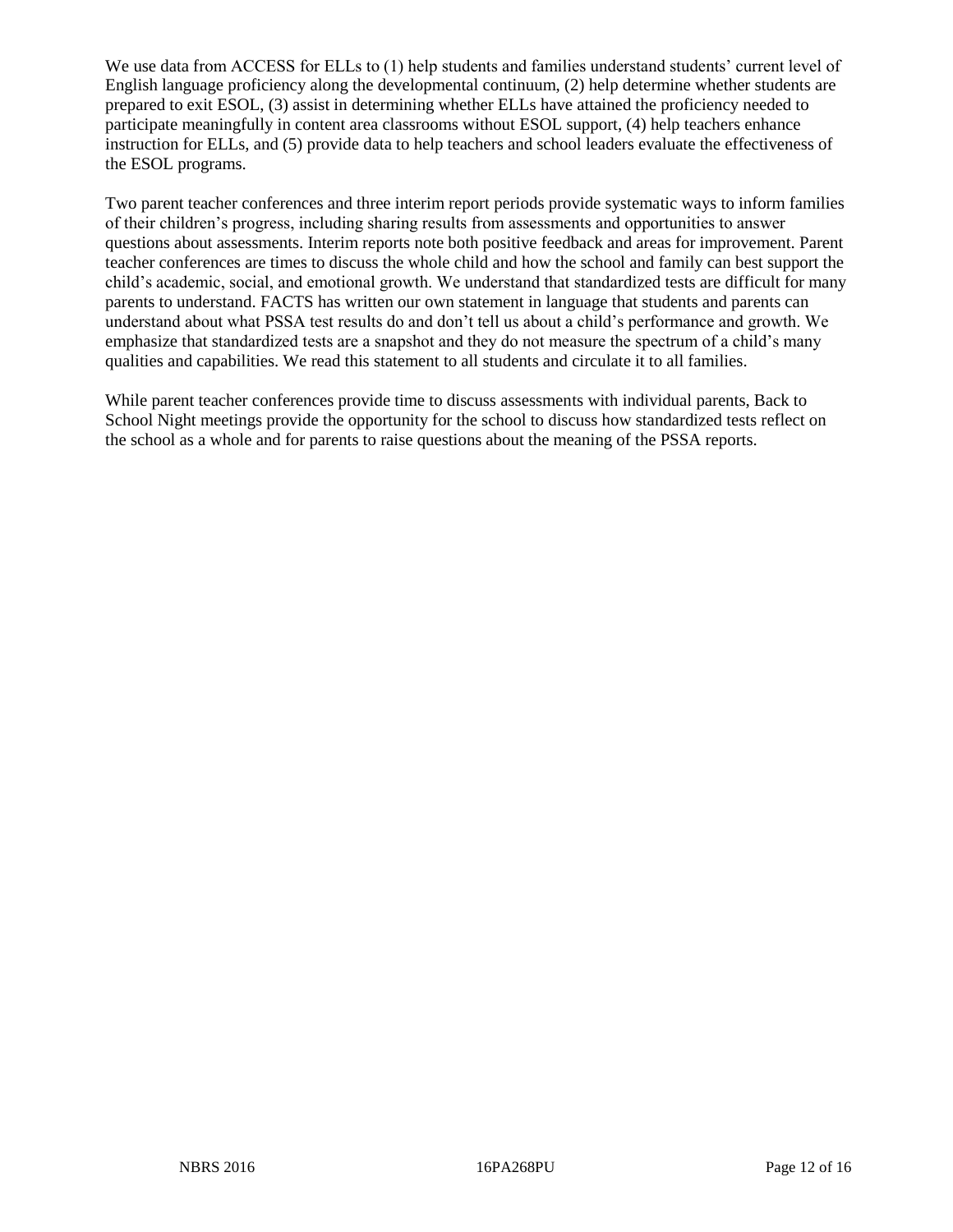# 1. School Climate/Culture:

FACTS students are encouraged to develop intrinsic motivation to do well, belong, contribute, and engage in meaningful learning and growth. As educators, it is our job to help students learn these skills so that they may become well-rounded individuals that contribute to their communities.

FACTS provides a culturally competent school setting that honors the languages and cultures of our students. Our school seeks to give children necessary linguistic and social skills for becoming successful students in the US, while at the same time affirming their home cultures. Allowing families to secure a physically and psychologically safe space for the acquisition of linguistic and social skills will enable children and families to have both a base, and the confidence, necessary to exercise their responsibilities as members of a democratic civil society. Folk arts, already vernacular means for creating such safe spaces and times, are important resources in this effort.

We work to meet the social, emotional, and academic needs of our students by building relationships with students and families, incorporating folk arts and culture into the curriculum, setting high expectations, taking time to build community and character, and providing academic rigor. Creating a positive school culture at FACTS is proactive and reactive. Proactively, we work with children to create, teach, and practice expectations. Reactively, we use logical consequences to help children regain control and take ownership of their actions and choices.

FACTS has adopted the Responsive Classroom program, and its middle school counterpart Developmental Designs, in the effort to foster a caring, thoughtful and structured school environment for all students. The Responsive Classroom program has been recognized by the Collaborative for Academic, Social and Emotional Learning (CASEL) as one of the most well-designed, evidenced-based social and emotional learning programs. The Responsive Classroom and Developmental Designs approach encourages community building through dialogue and established routines. Students learn and practice life skills such as cooperation, compassion, trustworthiness, patience, active listening, and perseverance. The school invests in this social curriculum and sees it as a critical to our success.

Teachers are trained and supported to establish efficient classroom routines and provide clear guidelines for student conduct within the classroom. They are encouraged to deliver consequences consistently in the classroom and reinforce positive behavior. Our Director of School Culture supports teachers by modeling classroom management and training on Responsive Classroom techniques so that misbehavior is minimized and students can focus on learning.

## 2. Engaging Families and Community:

FACTS' well-attended family events familiarize parents and caregivers with our academic program (e.g. Math Night, Literacy Night, ESOL Night, Special Education Night, Science Night). Some events involve parents coming with their children to engage in math activities or reading books aloud; others inform parents of their rights as parents of ESOL or Special Education students. All of them provide interpretation so caregivers can fully participate. We schedule gatherings when working parents can most often attend. We provide childcare or create events that include children to increase the ability of families to participate.

FACTS routinely communicates with families in their home languages. Written communications are regularly translated into the main languages spoken by families. When we don't have a staff member who can interpret spoken interactions, we use telephonic interpretation or contracted interpreters. FACTS teachers log their communications home to parents and these logs are part of their professional portfolios, used in their annual evaluations.

FACTS maintains robust community partnerships that invite community partners to share their resources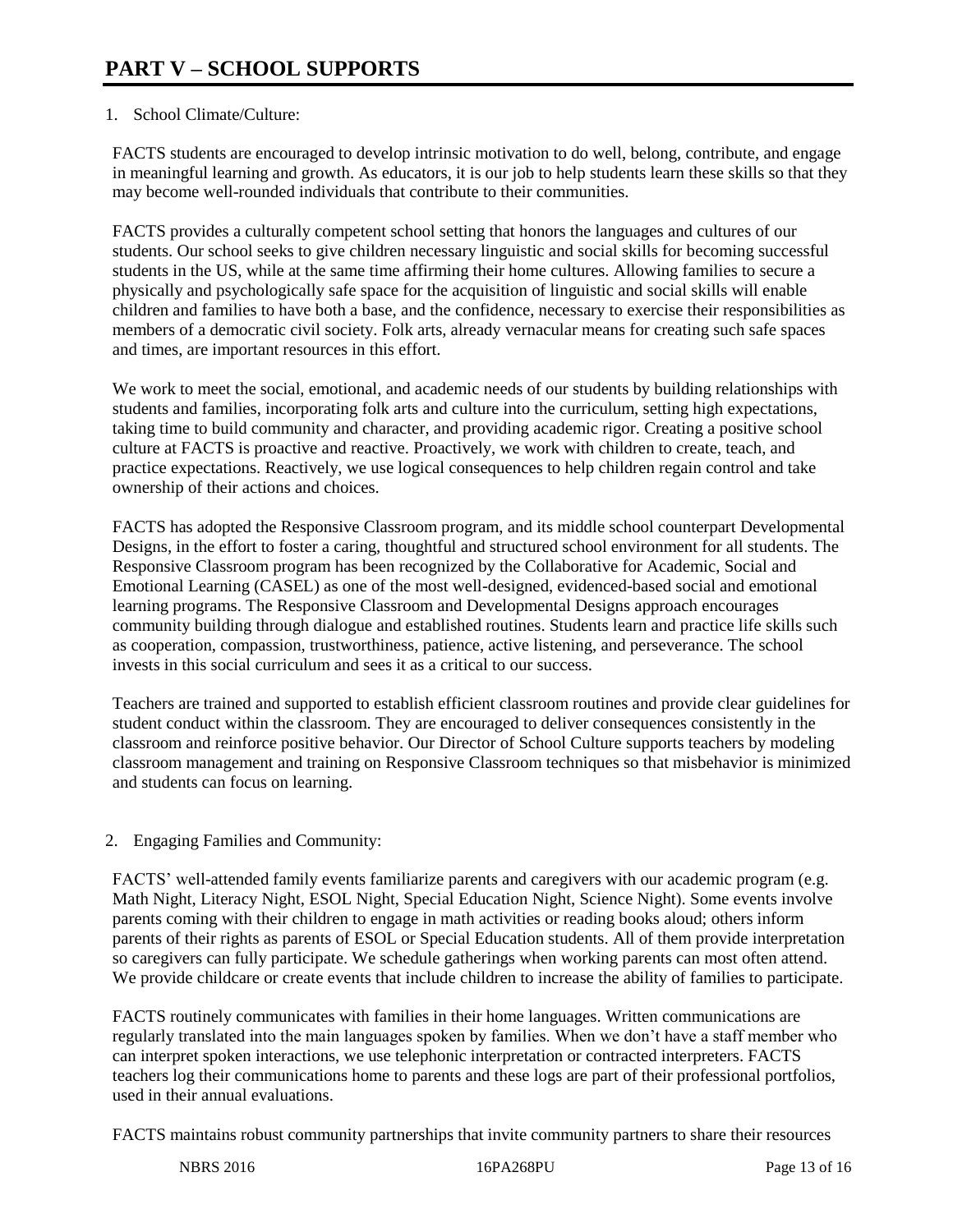and talents with the school and that share the school's resources with the community. Two community partners, Asian Americans United and the Philadelphia Folklore Project, are on a committee with FACTS staff for the planning, delivery and evaluation of FACTS' Folk Arts Education Program. FACTS partners with the Franklin Institute to host telescope building workshops and star parties for the community. The Pennsylvania Ballet provides weekly ballet lessons to first grade students, an afterschool dance program for middle school students, opportunities to attend PA Ballet performances, and tuition-free classes for selected students at the Pennsylvania Ballet School. Need in Deed supports service-learning at FACTS. FACTS hosts community events such as the City Planning Commission's Chinatown Planning sessions, Viet Lead's Vietnamese young leaders' trainings, non-partisan voter education trainings, and the Teachers Action Group's annual conference. FACTS maintains relationships with several community child care centers. AAU and BPSOS-DelValley run summer youth workforce development programs at FACTS, serving FACTS students and alumni, and students from the broader community – one program is conducted in Mandarin; one program is conducted in Vietnamese and English; and one program is conducted primarily in English. FACTS partners with the Callowhill Neighborhood Association on projects such as neighborhood clean ups. FACTS offers placements for UPenn, Temple, Bryn Mawr, Swarthmore and Drexel education students and for the Senior Citizen Community Service Employment Project. FACTS participates actively in the major annual Chinatown Mid-Autumn Festival.

## 3. Professional Development:

FACTS' leadership creates a culture of collaboration and an expectation of continuous professional growth.

Reflections and best practices are shared among colleagues. Teachers are provided release time to observe other teachers. Department meetings are held to share best practices, address concerns, and celebrate successes. Lesson studies within departments give teachers the opportunity to collectively analyze lesson plans to increase instructional effectiveness.

In department meetings the nuances of each curriculum or program (e.g. Singapore Math® or TCRWP®) are addressed. The Principal and content coordinators provide on-going and targeted support to teachers through workshops, department meetings and observations with post-meeting discussions.

Each year all instructional staff create a professional growth plan. They share this plan with the Principal and are partnered with at least one other teacher to work collaboratively on this goal. PD time is set aside throughout the year for the partner teams to meet. Teachers also reflect on parent communication logs, school contribution logs, and professional development logs each marking period.

As the instructional leader, the Principal establishes the schedule of PDs and sets a focus for the year. This year, for example, the focus of professional development was "Inquiry and Reflective Practices." Reflection is a key practice for gaining insight on student learning. By engaging students in reflection, we have a window into their understandings and self-realizations. Practicing the skill of reflection also supports our students in becoming actively engaged in assessing their own learning.

Teachers are working together on improving the quality of student reflections, brainstorming strategies for prompting higher order thinking, and sharing strategies for engaging students' multiple intelligences. Teachers are also working on their own reflective practices in study circles and through sharing experiences by leading Inquiries with their peers. Honing in on a focus area helps solidify gains because the whole team is pulling in the same direction for a concerted period of time.

PD also supports the school's mission with 1) Anti-Bias Trainings to unpack our biases and build our awareness of the experiences of systemic biases that our families, students and communities face; 2) Folk Arts Education and Pedagogy training including content integration of folk arts pedagogy and unpacking FACTS Folk Arts Standards; and 3) Train on best practices in ESOL instruction led by ESOL staff and the Principal.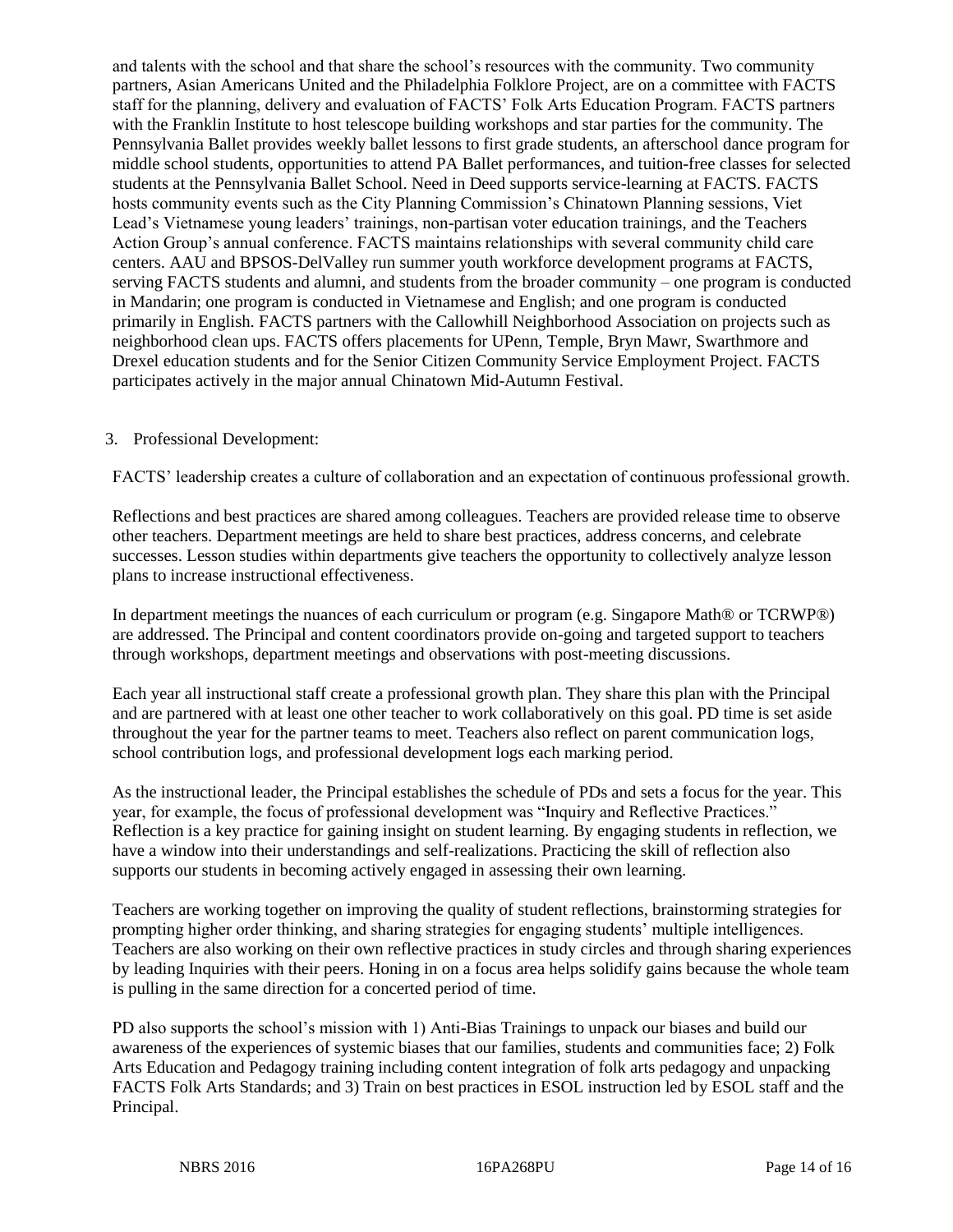# School Leadership:

FACTS' philosophy is that the role of school leadership is to create the structures and conditions under which people are motivated and encouraged to maximize their contributions (of talent, ideas, effort, and heart) to our collective project. Each prospective staff member receives a copy of our "Who We Are" Statement that clearly addresses the values and mission of our school. The collective focus on this shared vision has led to our students' academic excellence in a safe and caring environment. We rely on every staff member to work in the service of our shared mission, and every staff member at FACTS is referred to as "Teacher" because we all are responsible for creating the school community and school climate that nurtures our students.

We have built a collaborative professional learning community. Teachers work with one another during weekly meetings to devise plans that are accessible to all learners. Peer coaching and peer lesson reviews are a common practice. We encourage teachers to have continued dialogue about best practices to increase student achievement through scheduled professional growth plan meetings and weekly meetings.

The leadership team of FACTS is comprised of the Board of Trustees, Executive Director, Principal and Administrative Council. This team understands that all staff are integral to building a successful school community of learners and are stakeholders in the continued progress and development of the school.

The Board of Trustees stewards the school's resources, guides the school through leadership transitions, and safeguards the school's mission. The Executive Director serves as the lead administrator responsible for upholding the mission, ensuring effective institutional operations, maintaining accountability, building school/community relationships, enhancing work culture, and building institutional consensus. The Principal serves as the instructional leader and is responsible for achieving and sustaining rigorous academic standards. The Principal provides educational leadership using the Pennsylvania Inspired Leadership Standards and administrative direction to the school while ensuring compliance with all state and federal regulations.

Recognizing that it takes a team and multiple perspectives to analyze and make decisions about the complexities of running a school, our Administrative Council brings together the Executive Director, Principal, Director of School Culture, Director of Finance, Assistant Director, Special Education Supervisor, and Non-Instructional Coordinator. The Administrative Council leads strategically, intentionally and collaboratively. Similarly, we have a Curriculum Council, comprised of the Principal and a team of teachers representing different disciplines that models professional leadership and guidance on curricular and academic issues.